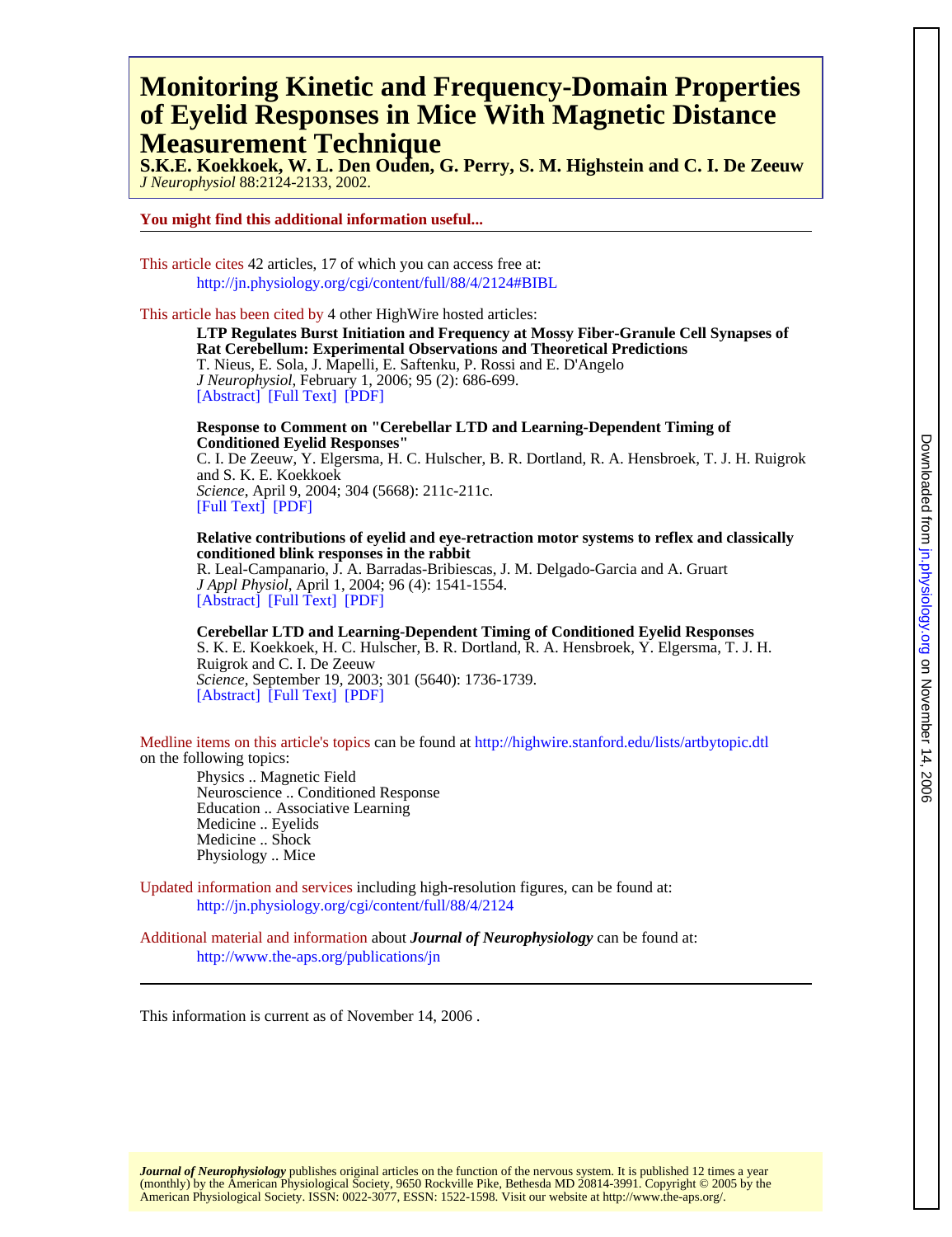# Monitoring Kinetic and Frequency-Domain Properties of Eyelid Responses in Mice With Magnetic Distance Measurement Technique

S.K.E. KOEKKOEK,<sup>1</sup> W. L. DEN OUDEN,<sup>1</sup> G. PERRY,<sup>2</sup> S. M. HIGHSTEIN,<sup>2</sup> AND C. I. DE ZEEUW<sup>1</sup> <sup>1</sup>Department of Neuroscience, Erasmus University Rotterdam, 3000 DR, Rotterdam, The Netherlands; and <sup>2</sup>Department

*of Otolaryngology, Washington University School of Medicine, St. Louis, Missouri 63110*

Received 16 May 2001; accepted in final form 12 April 2002

**Koekkoek, S.K.E., W. L. Den Ouden, G. Perry, S. M. Highstein, and C. I. De Zeeuw.** Monitoring kinetic and frequency-domain properties of eyelid responses in mice with magnetic distance measurement technique. *J Neurophysiol* 88: 2124–2133, 2002; 10.1152/jn.00396.2001. Classical eye-blink conditioning in mutant mice can be used to study the molecular mechanisms underlying associative learning. To measure the kinetic and frequency domain properties of conditioned (tone - periorbital shock procedure) and unconditioned eyelid responses in freely moving mice, we developed a method that allows adequate, absolute, and continuous determination of their eyelid movements in time and space while using an electrical shock as the unconditioned stimulus. The basic principle is to generate a local magnetic field that moves with the animal and that is picked up by either a field-sensitive chip or coil. With the use of this magnetic distance measurement technique (MDMT), but not with the use of electromyographic recordings, we were able to measure mean latency, peak amplitude, velocity, and acceleration of unconditioned eyelid responses, which equaled 7.9  $\pm$  0.2 ms, 1.2  $\pm$  0.02 mm, 28.5  $\pm$ 1 mm/s, and 637  $\pm$  22 mm/s<sup>2</sup>, respectively (means  $\pm$  SD). During conditioning, the mice reached an average of 78% of conditioned responses over four training sessions, while animals that were subjected to randomly paired conditioned and unconditioned stimuli showed no significant increases. The mean latency of the conditioned responses decreased from 222  $\pm$  40 ms in *session* 2 to 127  $\pm$  6 ms in *session 4,* while their mean peak latency increased from  $321 \pm 45$  to  $416 \pm 67$  ms. The mean peak amplitudes, peak velocities, and peak acceleration of these responses increased from 0.62  $\pm$  0.02 to 0.77  $\pm$ 0.02 mm, from 3.9  $\pm$  0.3 to 7.7  $\pm$  0.5 mm/s, and from 81  $\pm$  7 to  $139 \pm 10$  mm/s<sup>2</sup>, respectively. Power spectra of acceleration records illustrated that both the unconditioned and conditioned responses of mice had oscillatory properties with a dominant peak frequency close to 25 Hz that was not dependent on training session, interstimulus interval, or response size. These data show that MDMT can be used to measure the kinetics and frequency domain properties of conditioned eyelid responses in mice and that these properties follow the dynamic characteristics of other mammals.

#### INTRODUCTION

Important insights have been obtained on the mechanisms underlying learning and memory by investigating the abilities of animals to condition their eyelid responses. Eyelid responses can either be conditioned in the standard way in which a conditioned stimulus (CS) such as a tone continues until the unconditioned stimulus (US) such as a corneal air-puff or an

electrical shock ceases, or one can acquire so-called traceconditioned eyelid responses in which the CS and US are separated by a trace interval. The main area for memory formation and storage underlying classical eye-blink conditioning is probably the cerebellum (Hesslow and Yeo 1998; Kim and Thompson 1997; McCormick and Thompson 1984), while the critical brain regions involved in trace conditioning also include higher structures such as the hippocampus (Disterhoft et al. 1999; Thompson et al. 1996).

Initially, most of the classical conditioning studies were done in rabbits and cats see e.g., (Attwell et al. 2001; Gruart et al. 1997; Steinmetz et al. 1992). These studies did not only elucidate which parts of the brain stem and cerebellum contribute to the formation and/or storage of conditioned responses, but they also provided insight into the framework of kinetic and frequency domain properties of both conditioned and unconditioned eyelid movements (Becker and Fuchs 1988; Evinger et al. 1991; Gruart et al. 1994, 2000a,b). Based on these findings it has been suggested that there must be a common oscillator that underlies eyelid movements (Domingo et al. 1997) and that the dominant frequency of this oscillator shows an inverse logarithmic relationship with the body weight of the type of species (Gruart et al. 2000a,b). To date the kinetic properties of eyelid movements in mice have not been described yet, and it is not known whether their eyelid oscillations follow the same relationship.

With the advent of transgenic technologies, it has become feasible to investigate the underlying mechanisms of eye-blink conditioning at the molecular level. Because the mouse is the only mammal of which embryonic stem cells are presently available that can be readily genetically manipulated for homologous recombination, this mammal is at present the preferred species to investigate the molecular mechanisms underlying learning and memory formation including those associated with eye-blink conditioning. For example, recent studies in mouse mutants were aimed at identifying the roles of mGluR1 and glial fibrillary acidic protein in the induction of cerebellar long-term depression and eye-blink conditioning (Aiba et al. 1994; Conquet et al. 1994; Shibuki et al. 1996). These studies have adopted the electromyographic (EMG) recording methods that were successfully applied for eye-blink conditioning in rabbits and cats. However, the question is

Address for reprint requests: C. I. De Zeeuw, Dept. of Neuroscience, Erasmus University Rotterdam, P.O. Box 1738, 3000 DR, Rotterdam, The Netherlands (E-mail: dezeeuw@anat.fgg.eur.nl).

The costs of publication of this article were defrayed in part by the payment of page charges. The article must therefore be hereby marked ''*advertisement*'' in accordance with 18 U.S.C. Section 1734 solely to indicate this fact.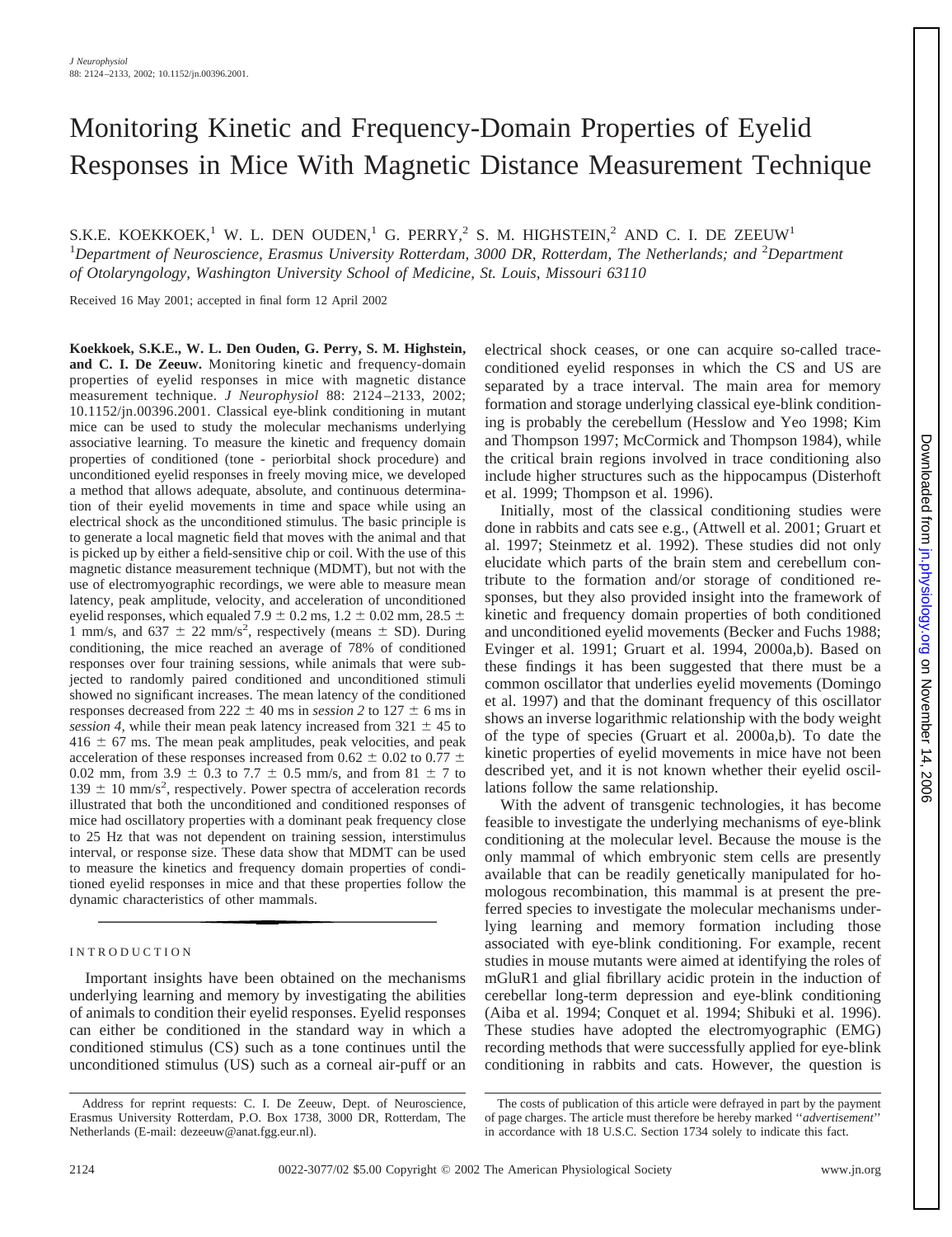whether this methodology is optimal for recording eyelid responses in mice. The much smaller size of the mouse and its facial musculature may make this preparation much more susceptible for picking up EMG activities of muscles that are not involved in the eye-blink response. For example, due to chewing or whisker movements during conditioning trials, EMG eye-blink recordings that are thought to result from activities in the musculus orbicularis oculi (MOO) may be contaminated by activities of larger surrounding muscles like the musculus masseter or musculus levator labii superior (MLLS). Such a spill-over of electrical signals may be particularly detrimental if one needs to obtain accurate recordings with an optimal spatiotemporal resolution. Moreover, for measuring position, velocity, or acceleration of conditioned and unconditioned eyelid responses, EMG recordings do have the disadvantages that they reflect muscle activities rather than directly the actual eyelid movement and that stimulus artifacts are picked up if the unconditioned stimulus (US) is delivered by an electrical shock.

An alternative could be to implant a search coil in the eyelid so as to detect an inductive current during eyelid rotation by placing the subject in a homogenous magnetic field. This method has been successfully applied for eye-blink conditioning in cats and humans (Becker and Fuchs 1988; Delgado-Garcia et al. 1990; Gruart et al. 2000a; Schicatano et al. 2002), but this approach is also unlikely to be optimal for mice as this method requires the subject to be restrained. Because mice are relatively sensitive for fixation, which can evoke various sorts of unwanted emotional, nonassociative, and even associative reactions during the process of eyelid conditioning, it appears particularly relevant for mice to do eye-blink conditioning in the freely moving preparation (see also following text).

We have therefore attempted to develop a method for eyeblink conditioning in mice that allows us to record their eyelid responses with a high spatiotemporal resolution in a freely moving state while applying conditioned and unconditioned stimuli without inducing artifacts in the recording. The basic principle is to generate a local magnetic field that moves with the animal and that is picked up by either a field sensitive chip or coil; we refer to this method as the magnetic distance measurement technique (MDMT). The spatiotemporal resolution of conditioned eyelid responses recorded in mice with the use of MDMT will be directly compared with that of EMG recordings, and the use of both methods in mice will be evaluated with the use of high speed video recordings. In addition, using MDMT we will provide for the first time the framework of kinetic and frequency domain properties of conditioned and nonconditioned eyelid movements of mice that can serve as a basis for further studies in transgenic mutants.

#### METHODS

#### *MDMT*

MDMT can be applied with the use of either two local coils or a magnet and a locally placed field-sensitive chip. The electronic circuitries of both possibilities are depicted in Fig. 1. In the first possibility, the magnetic field is generated by a transmitter coil (60 turns of  $30$ - $\mu$ m enameled copper wire, 1.2 mm in diameter, 0.3 mm thickness, IET, Marly, Switzerland) placed above the upper eyelid, while a eyelid receiver coil (20 turns of 30  $\mu$ m enameled copper wire, 0.8 mm in diameter, 0.2 mm thickness, IET) implanted in the upper eyelid

FIG. 1. Organization of magnetic distance measurement technique (MDMT) devices using either 2 minicoils or a GMR sensor chip with magnet. *A*: the MDMT device with mini-coils is divided in a transmitter part and a receiver part, both of which are situated on the same print layout. The transmitter part consists of a current source (100 mA, 50 kHz) and an amplifier that supplies the field generating coil. This coil is connected to the amplifier via a high-frequency transformer to prevent leakage of current to the coil. The small induced voltage of the receiver coil is fed into the receiver part via a high-frequency transformer after which the signal is amplified (40–90 dB). To reduce noise, the signal is band-pass filtered. Subsequently, the signal is single phase rectified, low-pass filtered and fed into a logarithmic amplifier, which delivers a signal proportional to the natural logarithm of the amplitude of the induced voltage. *B*: the MDMT device with GMR sensorchip and a magnet is less complicated than the inductive system. A magnet provides an eyelid fixed constant magnetic field, which is detected by a GMR sensorchip. The chip consists out of a wheatstone bridge formed by 4 GMR resistors. Axis sensitivity (white arrow) is achieved by magnetically shielding 2 of the 4 resistors (NVE productsheet). The input voltage is provided by a 9-V battery pack, which in this configuration provides a signal change of 30 mV during eyelid closure. Amplification  $(\times 100)$  and low-pass (500 Hz) filtering is done by an Axon Cyberamp 360.

relays an induction signal, which is dependent on the changes of the mutual position of these two coils (Fig. 1*A*). The transmitter and receiver part of the system are situated on the same electronic print layout. The transmitter part consists of a sinus oscillator serving as a current source (100 mA, 50 kHz) and an amplifier that supplies the field generating coil. The transmitter coil is connected to the amplifier via a high-frequency transformer to prevent leakage of current to the coil. The small induced voltage  $(\approx 0.5 \text{ mV})$  in the receiver coil is fed into the receiver part via a high-frequency transformer after which the signal is amplified (40–90 dB). To reduce the noise of the signal it is band-pass filtered before it is single phase rectified, low-pass filtered ,and fed into a logarithmic amplifier. Because the amplifier delivers a signal proportional to the natural logarithm of the amplitude of the

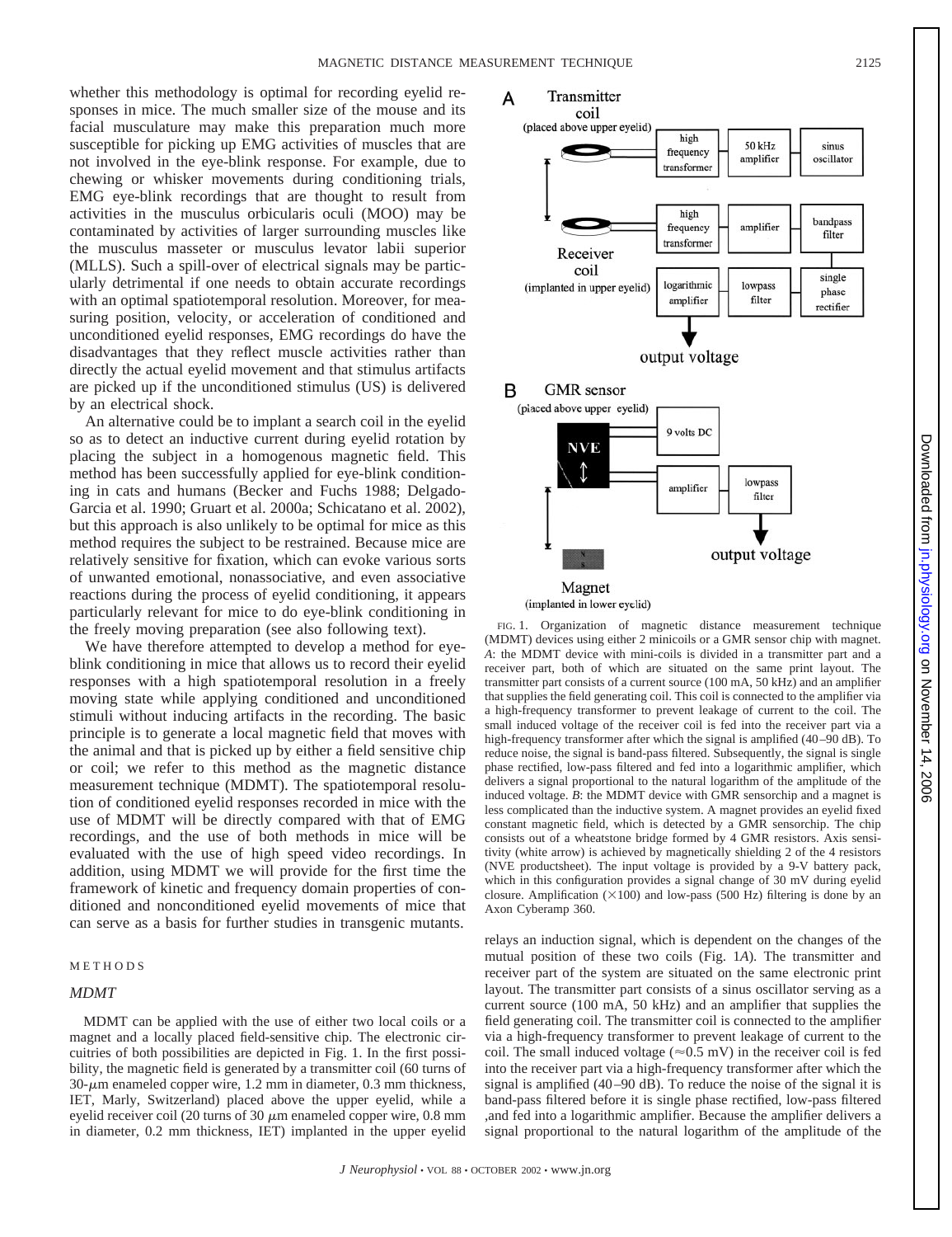induced voltage, the inductance in the receiver coil changes with displacement of the eyelid (Arts and Reneman 1980; Renterghem 1983). The data are captured with the use of a CED power1401 AD converter sampling at 1 kHz coupled to an Axon Instruments Cyberamp 360 and analyzed off-line using custom written Matlab scripts.

In the second possibility, the magnetic field is generated by a magnet (neodymium iron borium;  $0.8 \times 0.5 \times 0.2$  mm in size,  $\leq$ 3 mg weight, machined using 0.8-mm disk-type magnets (Wondermagnet: www.wondermagnet.com) implanted in the lower eyelid, while a giant magnetoresistive (GMR) sensorchip (NVE; AA004-MSOP) fixed above the upper eyelid picks up the strength of the magnetic field and delivers thereby a signal that depends on the position of the magnet, which has its north-south pole orientation across the width of the magnet (Fig. 1*B*). The application use of GMR sensors is comparable to that of so-called "Hall-effect" sensors (Hamiel et al. 1995; Korhonen 1991; Rodriguez et al. 2001). For details on GMR technology, see GMR technology sheet (NVE 2002). When a voltage is applied to the sensor, it returns a voltage that is determined by the strength of the magnetic field. Thus if the system is calibrated correctly, the voltage directly reflects the distance between the magnet and the sensor. System analysis of a dummy setup shows that following logarithmic conversion the sensor signal is linearly related to distances between 1.8 and 3.7 mm  $(<5%$  deviation). The signals are captured and analyzed as described  $\sim$ .

The surgical procedures to prepare the animals for MDMT were as follows. Adult male (6–10 wk) C57/B6 mice were anesthetized using an oxygenated mixture of nitrous oxide and halothane delivered through a cap fitting the snout  $(n = 18)$ . A premade connector converted from a miniature connector (SamTec; www.samtec.com) to hold  $\leq$ 12 dual-pin connections on a 3  $\times$  8-mm surface and a height of 3 mm was placed on the skull with the use of a pedestal of dental cement and 5 M1 screws. A coil or an in silicon embedded magnet was implanted in a pocket dissected in the eyelid. A suture wire glued to the coil or magnet was used to fixate this structure in the pocket. The pocket was closed with tissue glue. The transmission coil or sensor chip was carefully placed with the use of dental cement in an optimal position over the upper eyelid. For example, in case of the GMR sensor, optimal position was obtained when the distance between the magnet and sensor in the eyelid closed situation was 2 mm and the axis of sensitivity was aligned with the north-south axis of the magnet in the halfway closed position. Fully opened, fully closed and halfway opened positions were repetitively measured and stored for calibration purposes. Two insulated copper wires with a diameter of 30  $\mu$ m and 0.5-mm tinned tips were placed underneath the skin to provide the US. The tips of the wires were located close to the lateral corner of the eyelids, one in the upper and one in the lower lid. The US electrode was connected to computer controlled stimulus isolation units (Dagan S910; www.dagan.com), which created biphasic constant current electrical shocks (30-ms, 166-Hz pulses; max, 1 mA). The strength of the stimulus was controlled by an UR based feedback mechanism so as to prevent potential induction of fear conditioning processes (Phillips and LeDoux 1992). This UR-based feedback was achieved by monitoring each UR and adjusting the stimulus strength to the minimal necessary to get full eyelid closure. The connecting cable including all wires was attached to a silicone mouse harness (Instech; www.instechlabs.com), which allowed the mice to move around during the experiment with relatively little discomfort since there is no torque or strain on the head. After the general surgery the animals were allowed to recover and adjust to their harnesses for  $\geq$ 4 days.

MDMT data were analyzed according to the following criteria. Eyelid movement  $\geq 0.2$  mm the mean +3 times SD of the 500-ms pre-CS period was considered significant. Trials with significant activity in the pre-CS period were excluded, and trials with significant activity in the CS-onset to 75-ms post CS-onset period were counted as startle responses. A conditioned response was counted if there was significant activity in the 75-ms post CS-onset to US-onset time

period. During CS alone trials, this period was extended with 200 ms. Unconditioned blinks (40 trials) obtained from *session 1* and conditioned blinks (40 trials) obtained from *sessions 2–4* were used for response properties analysis. Velocity and acceleration traces were digitally computed. After low-pass filtering  $(-3$  dB cutoff at 75 Hz), the first and second derivative of eyelid position traces were calculated. To estimate the relative strength of the different frequencies contained in eyelid responses. the power of the spectral density function of selected acceleration traces was calculated as described by Domingo et al. (1997).

#### *EMG*

Electromyographic recordings were obtained with the use of  $30-\mu m$ Teflon-coated 90%/10% platinum/iridium wires (Advent Research Materials, Halesworth, U.K.) that were implanted in the MOO and MLLS ( $n = 6$ ). The tips of the electrodes ( $\pm$  0.5 mm) were stripped from their Teflon coating, tinned, and hooked, and their leads were led underneath the skin toward the head connector. As a guideline for placement of the MLLS electrodes, we used the middle of the second lateral row of whiskers. Signals from the EMG electrodes were fed into two AI402 preamplifiers connected to a Cyberamp 360 (both Axon Instruments; www.axon.com). The Cyberamp was attached to a CED (www.ced.co.uk) power1401.

EMG data were analyzed off-line using custom-written software (Spike2 and Mat-lab). The raw signals, which were sampled at 5,000 Hz for 1.5 s, were rectified and the 100 ms before the CS presentation to 500 ms after the CS presentation were integrated over 5-ms bins (120 bins). The detection level was defined as the mean of the first 20 bins plus five times the SD. A constant value of 1 unit/bin was included as a conditioned response threshold (Chen et al. 1995). The trial was excluded if one of the bins in the control period exceeded the detection level. When the average unit count of the first six bins after CS onset was higher than the detection level, the response was considered to be a startle response and the trial was excluded. When at least one of the bins between *bin 31* and the bin at which the UR started crossed the detection level, the response was marked as a conditioned response. The start of the first bin that crossed the level was taken as conditioned response onset, and the start of the bin with the highest value determined peak-latency. The mean value of the bins from conditioned response onset to the unconditioned response was used as a measure of conditioned response strength. In contrast to MDMT, the strength of the US was not controlled by a feedback mechanism because of the stimulus artifact.

The anesthesia and surgery were as described in the preceding text for MDMT except that the fifth screw of the pedestal was attached to pin 12 and functioned as a ground for the EMG recordings.

#### *Video*

A Kodak Ektapro HS motion analyzer was used to record the eye blinks with 1,125 frames/s (fps) at a spatial resolution of  $256 \times 256$ pixels  $(n = 3)$ . The camera, which produced 750 numbered bitmap files per blink (TIFF format), was triggered so as to start 250 ms before CS presentation and to stop 416 ms after CS onset (250-ms ISI). During the video recordings, the head of the mouse was fixed by attaching its connector to a male connector, which in turn was fixated to a restrainer that was placed on a small platform inside a shielded box. A circular cold light source provided sufficient lighting for the camera. Two light-emitting diodes (LEDs), which were visually shielded from the mice, functioned as visual indicators for the presence of the CS and US. The images were analyzed using customwritten software (Matlab). Each frame was color coded into 255 colors and smoothed by replacing the color value of each pixel with the average color value of that pixel and the eight immediately surrounding pixels. Of each recorded blink, the color range of the eyeball was determined, and each frame of that particular blink was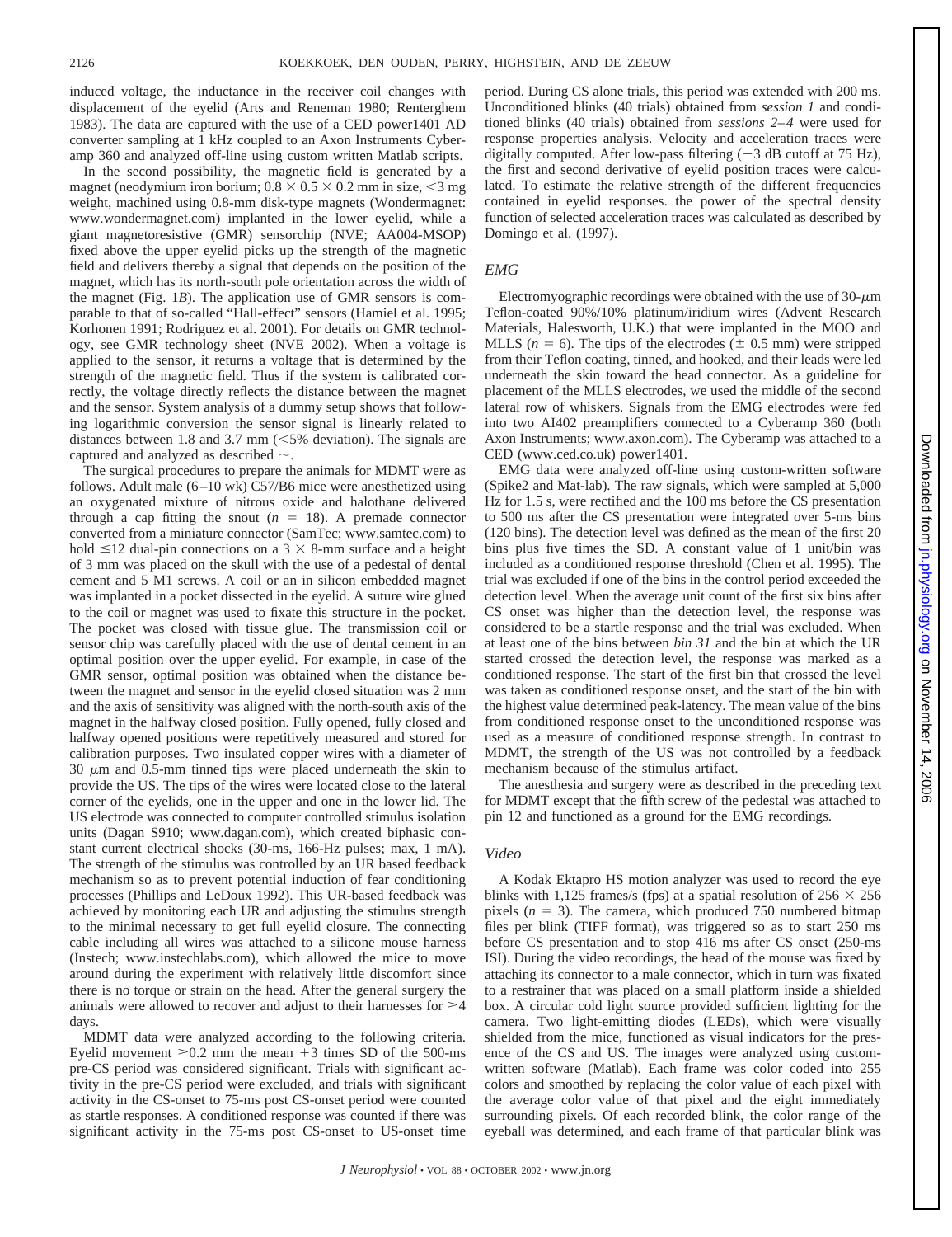subsequently transformed into a binary picture in which all pixels had a value of 0 unless its color value was within the predefined color range of the eyeball; in that case, it got a value of 1. The percentage of visible eye surface was defined as the number of 1's divided by the total number of pixels in the box area. This percentage plotted against frame time represented eyelid closure over time during the eye blinks. With the use of another analysis program custom written in Matlab, we produced a differential video sequence that was superimposed on the original images. This process resulted in a video of 50 frames (every 10th frame, starting at frame 200, ending at frame 700) where each frame showed the original image plus a color-coded image that represented changes in surface activity during the preceding 8.9 ms (10 frames at 1.125 fps).

The anesthesia and surgery were as described in the preceding text for MDMT except that the pedestal was adjusted for a head-fixed condition.

#### *Conditioning procedures*

The mice (C57/B6 males) were subjected to either a paired  $(n = 8)$ or a randomly paired procedure  $(n = 3)$ . Both procedures lasted 4 days during each of which only one session was conducted. During one session, the subject received 100 trials grouped in 10 blocks. The trials were separated by a random inter-trial interval (ITI) in the range of 20–40 s. The CS was a 10-kHz tone with an intensity of 78 dB and a duration of 380 ms (ISI  $+$  30-ms shock duration). The US electrical stimulus delivery was evaluated by analyzing the amplitude of the unconditioned response, and its strength was, if necessary, adjusted so as to obtain a full eyelid closure without a head-turn response. In the procedure of paired training each block consisted of one US-alone trial, eight paired trials, and one CS-alone trial (the 10th trial). After four sessions of paired training, the subject was allowed to rest for 1 day, followed by four sessions of extinction (1 session/day). In the extinction procedure each block consisted of one US-alone trial (1st trial) and nine CS-alone trials. In the randomly paired procedure, the US occurred randomly in the ITI.

To reduce experimental stress and unwanted associative or nonassociative responses, the boxes in which the training took place were sound proofed with the use of double walls filled with fine grained sand; the lighting, ventilation, and speakers were installed outside the electrically shielded inner layer; the mice were kept in their own cages during the training process in the box; and trials were performed only when the eyelid was fully opened and the mouse was not occupied with facial activities such as grooming or sniffing (during the experiment the eyelid and head were continuously monitored). A custommade script controlled the monitoring of eyelid and head, capturing of data, presentation of triggers and stimuli, and the handling of the file-system.

#### RESULTS

### *Kinetic and frequency domain properties of conditioned and nonconditioned eyelid responses as determined with the use of MDMT*

The data given below have been obtained with the use of both coil-MDMT and chip-MDMT. These two approaches differed somewhat on some practical issues such as the stability of implantation in the eyelid (coil  $>$  magnet) and the voltage signal-to-noise ratio (magnet-chip system  $>$  coil), but they did not show any significant difference with respect to any of the experimental data. This similarity showed that the basic technical principle of MDMT on which both approaches are based is applicable in a reliable fashion and that the results can be pooled as done in the following text. Eleven unrestrained C57/B6 mice were conditioned to a tone (CS) with the use of

a small electrical shock as the US. The ISI between the CS and US was 350 ms. The average percentage of conditioned responses in the CS alone trials gradually increased from 6  $\pm$ 2.6% (mean  $\pm$  SE) to 78  $\pm$  10.1% over 4 days of training (see T-1 to T-4 in Fig. 2A). In contrast, none of the animals  $(n = 3)$ that were subjected to randomly paired CS and US for control showed significant increases in their percentages of conditioned responses. The conditioned responses in the animals that were trained with paired stimuli could be extinguished to pretraining levels over a period of four sessions (see E1–E4 in Fig. 2*A*).

The unconditioned blink responses of *session 1* (i.e., T-1) showed a mean latency of  $7.9 \pm 0.2$  (SE) ms (40 trials; Fig. 2*B*, *left*). The mean peak amplitude, velocity, and acceleration of these responses were  $1.2 \pm 0.02$  mm,  $28.5 \pm 1$  mm/s, and  $637 \pm 22$  mm/s<sup>2</sup>, respectively. There was a significant linear relationship ( $r = 0.92$ ;  $P < 0.0001$ ) between the peak velocity and the maximum amplitude of the evoked movement (Fig. 3*A*). The mean peak amplitudes of conditioned responses of *sessions 2–4* were  $0.62 \pm 0.02$ ,  $0.78 \pm 0.01$ , and  $0.77 \pm 0.02$ (SE) mm (40 trials for each session, CS-alone trials), respectively (Fig. 2*B*, *right*), while their mean peak velocities increased from  $3.9 \pm 0.3$  mm/s in *session* 2 to  $7.7 \pm 0.5$  mm/s in *session 4.* Accordingly, the mean peak acceleration increased from 81  $\pm$  7 to 139  $\pm$  10 mm/s<sup>2</sup>. The mean latency of the responses decreased from  $222 \pm 40$  ms in *session* 2 to  $127 \pm 6$  ms in *session 4*, while the mean peak latency of the conditioned responses increased from 321  $\pm$  45 to 416  $\pm$  67 ms. Although the relationship between conditioned response peak velocity and peak amplitude was significant  $(P < 0.0001)$ , Fig. 3*B*), the correlation coefficient was lower than that of the unconditioned responses  $(r = 0.63)$ .

Oscillatory components were visible in most of the responses. Power spectra of acceleration records of both unconditioned and conditioned responses showed a dominant peak at a frequency of  $\sim$ 25 Hz (for unconditioned responses, a mean of  $25 \pm 0.8$  Hz; for conditioned responses, a mean of  $24 \pm 0.7$ Hz; Fig. 2*B*). These dominant frequencies were not influenced by the number of the session or by the length of the ISI (for control 3 and 4 additional animals were tested with ISIs of 250 and 450 ms, respectively). Thus the longer conditioned responses that occurred in the later training sessions were generated by an increase in the number of waves but not by a change in the dominant frequency.

#### *EMG recordings*

To find out to what extent the data obtained with MDMT differ from those obtained with EMG and whether EMG signals from the MOO can be contaminated with signals originating from surrounding muscles, we recorded simultaneously with separate EMG electrodes signals from the MOO and MLLS of adult male C57/B6 mice  $(n = 6)$  during eye-blink conditioning. The response curves are shown in Fig. 4*A*. Over 4 consecutive days of training (T-1 to T-4), the percentage of significant responses recorded on the MOO electrodes increased to a level of 75%, whereas that of the MLLS electrodes increased to an average of 36%. The SDs of these percentages were significantly higher than those obtained with the use of MDMT ( $P < 0.02$ ; Student's *t*-test). Moreover, the percentage of conditioned responses on T-1 was significantly higher than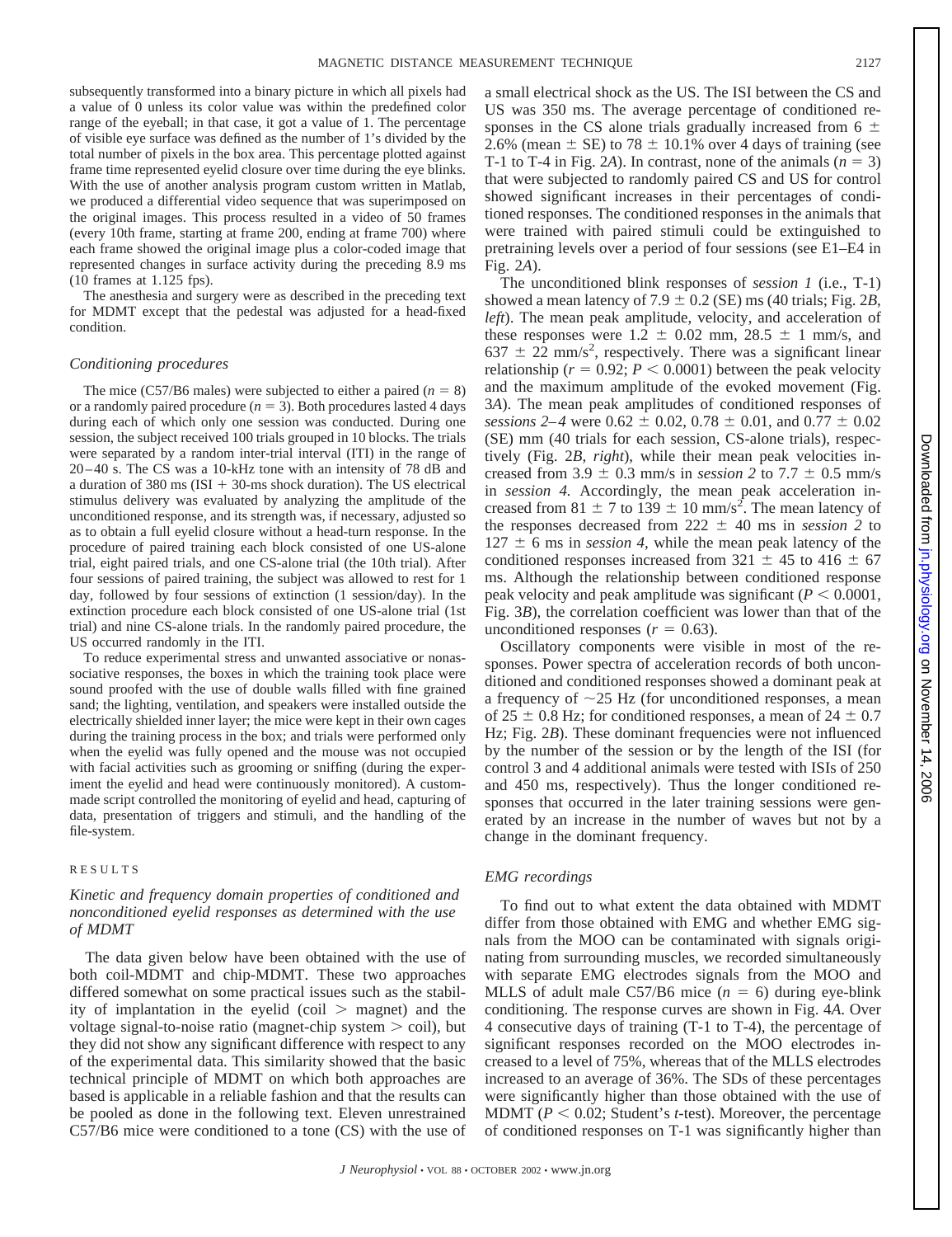

FIG. 2. Eyeblink conditioning with the use of MDMT. *A*: the percentages of the conditioned responses increase during normal paired training  $(\bullet, T-1$  to T-4) but not during randomly paired training (■), while the rate decreases during the extinction period (E-1 to E-4). Values are group averaged response counts; error bars indicate SE. *B*: examples of raw eyelid position traces are depicted as well as their 1st and 2nd derivatives, stimulus trace and power spectrum. *Left*: 8 unconditioned response (UR) recordings obtained from UR-only trials in *session 4* of an animal. The UR traces all show a high similarity resulting in a clear response profile and uniform spectrum shape. *Right*: 5 conditioned response (CR) traces obtained from conditioned stimulus (CS)-alone trials in *session 4* of the same animal. Each CR depicted here shows a different shape. The CRs can have different shapes but usually reach peak amplitude close to the end of the interstimulus interval (ISI). Due to the different shapes the power spectra are not so uniform when compared with the UR but the dominant frequency remains close to 25 Hz, suggesting that a common oscillator underlies eyelid motor system behavior. The eyelid responses were conditioned using an ISI of 350.

Frequency (Hz) that obtained with the use of MDMT ( $P < 0.01$ ; Student's recordings differed from those obtained with MDMT recordings, *t*-test). The percentage of responses recorded on the MOO and the MLLS electrodes picked up a substantial percentage of responses. Together these observations raise the possibility that snout responses contaminate the eyelid recordings. *Evaluation with the use of high-speed video imaging*

To find out whether snout movements can indeed contaminate eye-blink recordings in mice and to what extent the MDMT and/or EMG recordings reflect the actual kinetics of the eyelid movement, we evaluated these methods with the use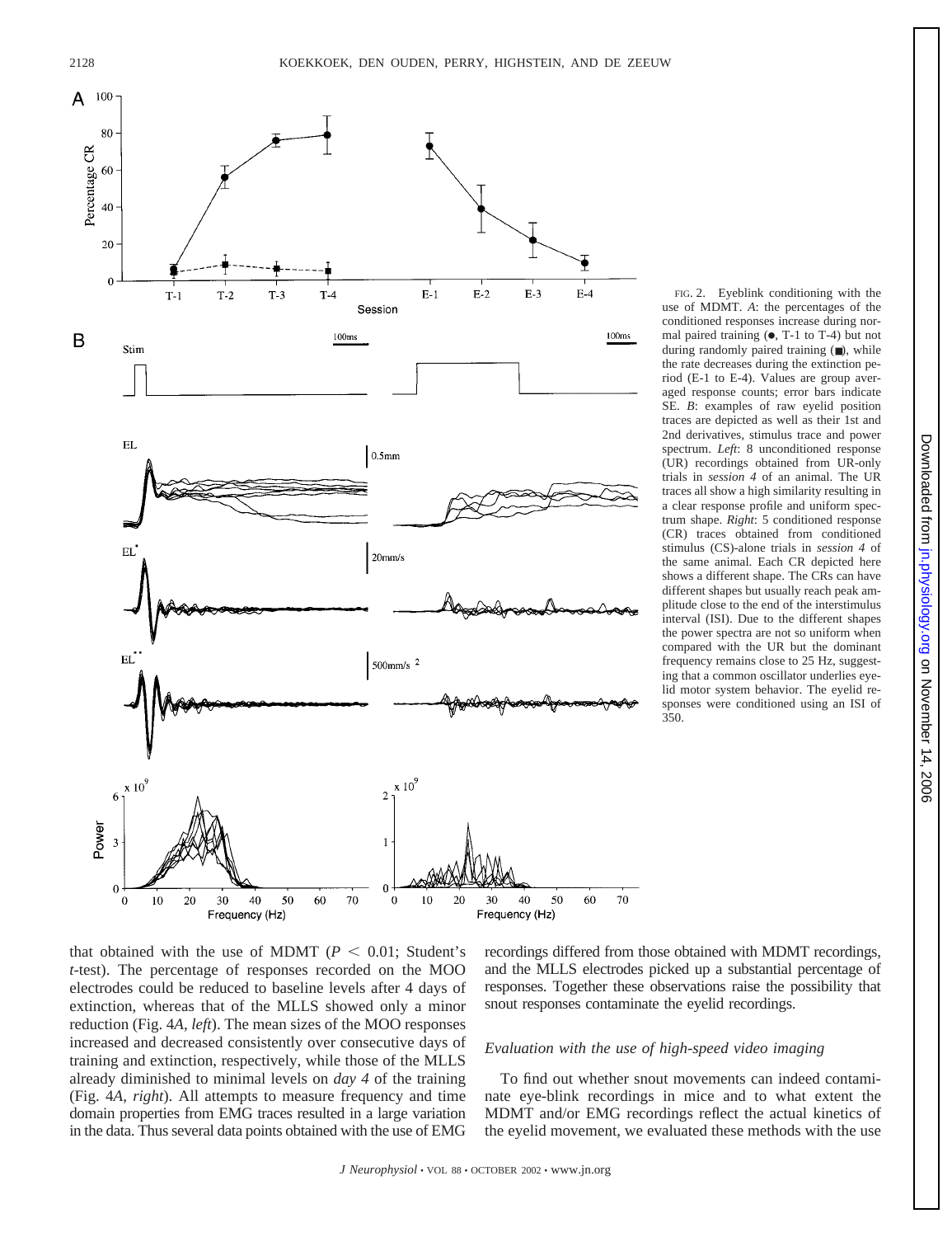

FIG. 3. UR and CR peak velocity as a function of maximum amplitude. *A*: UR peak velocity is plotted against peak amplitude. There was a significant linear relationship indicating that larger responses are made by increasing the peak velocity. *B*: the same relationship but now for conditioned responses showed a much lower but still significant correlation; this is suggestive for external (outside the classical eyeblink conditioning pathway) influences on the eyelid motor system during conditioning trials.

of a high-speed video system by recording and analyzing conditioned and unconditioned eyelid responses in restrained mice with all three methods simultaneously  $(n = 3)$ . The spatiotemporal resolution of the video system, which operated at 1,125 fps for 256  $\times$  256 pixels, appeared sufficient to reliably detect and visualize simultaneously both eye-blink movements and other facial muscle responses (Fig. 4*B*). In 37% of all trials, the video analysis showed a facial response without any eyelid movement. Yet, in 43% of these cases, the EMG recordings of the "MOO" detected a positive eyelid response, whereas none of the MDMT recordings showed a significant eyelid movement. These data indicate that noneyelid facial movements can occur in the process of eye-blink conditioning in mice and that the muscle activities underlying these movements can contaminate EMG recordings of the MOO. This contamination is most likely due to incorrect electrode placing or wandering electrodes, even if they have been carefully placed. The superior detection of the actual displacement of the eyelid with the use of MDMT was particularly evident in trials in which irregular movements occur. Figure 5 shows such a trial in which the MDMT recordings correspond to those of the video recordings, while the EMG recordings diverge. The mean peak latency obtained from the MDMT recordings (179  $\pm$  10.2 ms) was comparable with that

calculated from the video traces ( $175 \pm 12.9$  ms), whereas the mean peak latency of the EMG signals was significantly lower (EMG:  $125 \pm 18.9$  ms;  $P = 0.02$  Student's *t*-test). Thus the fact that MDMT, but not EMG, produces results comparable to those observed with high-speed video recordings demonstrates that MDMT is suited for determination of eyelid position in mice and thus for investigation of the kinetic properties of conditioned and unconditioned responses.

Interestingly, the percentage of discrete eyelid conditioned responses in the mice that had to be restrained for the stability of the video recordings was much smaller than could be expected from the recordings in the freely moving mice that have been described above. For example, in trial 300–400, the average percentage of discrete eyelid responses was only 9  $\pm$ 3%. These reductions held true for both numbers obtained with MDMT recordings and with EMG recordings raising the possibility that stress induced by fixation of the head and body can impair classical eye-blink conditioning. In contrast, during the same trials the percentage of nondiscrete responses was on average 87  $\pm$  5%. In 61  $\pm$  4%, this nondiscrete response included an eyelid response. For example, Fig. 4*B* (3rd row) shows an early nondiscrete component without eyelid activity accompanied by a late eyelid only component.

#### DISCUSSION

We present a novel method, MDMT, which allows continuous recording of eyelid position over time in freely moving mice. For the first time, the response kinetics of conditioned and unconditioned eyelid responses in mice were measured and documented. In the following text, we discuss the kinetic and oscillatory properties of eyelid responses in mice, factors in the setup that may influence the rate of conditioning in mice, and potential future applications of MDMT.

As measured with the use of MDMT, the average percentage of conditioned responses in CS alone trials of freely moving mice gradually increase to 78% over 4 days of training, while they decrease to baseline level within 4 days of extinction. These percentages agree well with those obtained with the use of EMG recordings (present study; Chen et al. 1996; Conquet et al. 1994; Kishimoto et al. 2001). Yet, our combined MDMT-EMG-video recordings demonstrated that EMG recordings in restrained mice can pick up a substantial number of falsepositive conditioned responses due to snout movements, whereas MDMT recordings will not detect a conditioned eyelid response when the eyelid is not moving. This discrepancy in response counts suggests that when EMG electrodes are placed in the eyelid of a mouse they do not only pick up false-positive responses from surrounding musculature but also false-negative responses in cases of MOO only responses. In mice, the MOO is a thin muscle, which is much thinner than the actual eyelid and covers the bottom of the eyelid following the curve of the eyeball. Thus as one needs EMG electrodes of a particular minimum size with a particular minimum stiffness to pick up sufficient signals over  $\geq 4$  days of training, it appears impossible to place these electrodes perfectly and permanently in the optimal site of the small MOO muscle of a mouse.

The measurements done with the use of MDMT, but not EMG, provided stable and reliable data on the kinetics of eyelid movements in mice. The mean latency of their unconditioned eyelid responses equaled 7.9 ms, which is comparable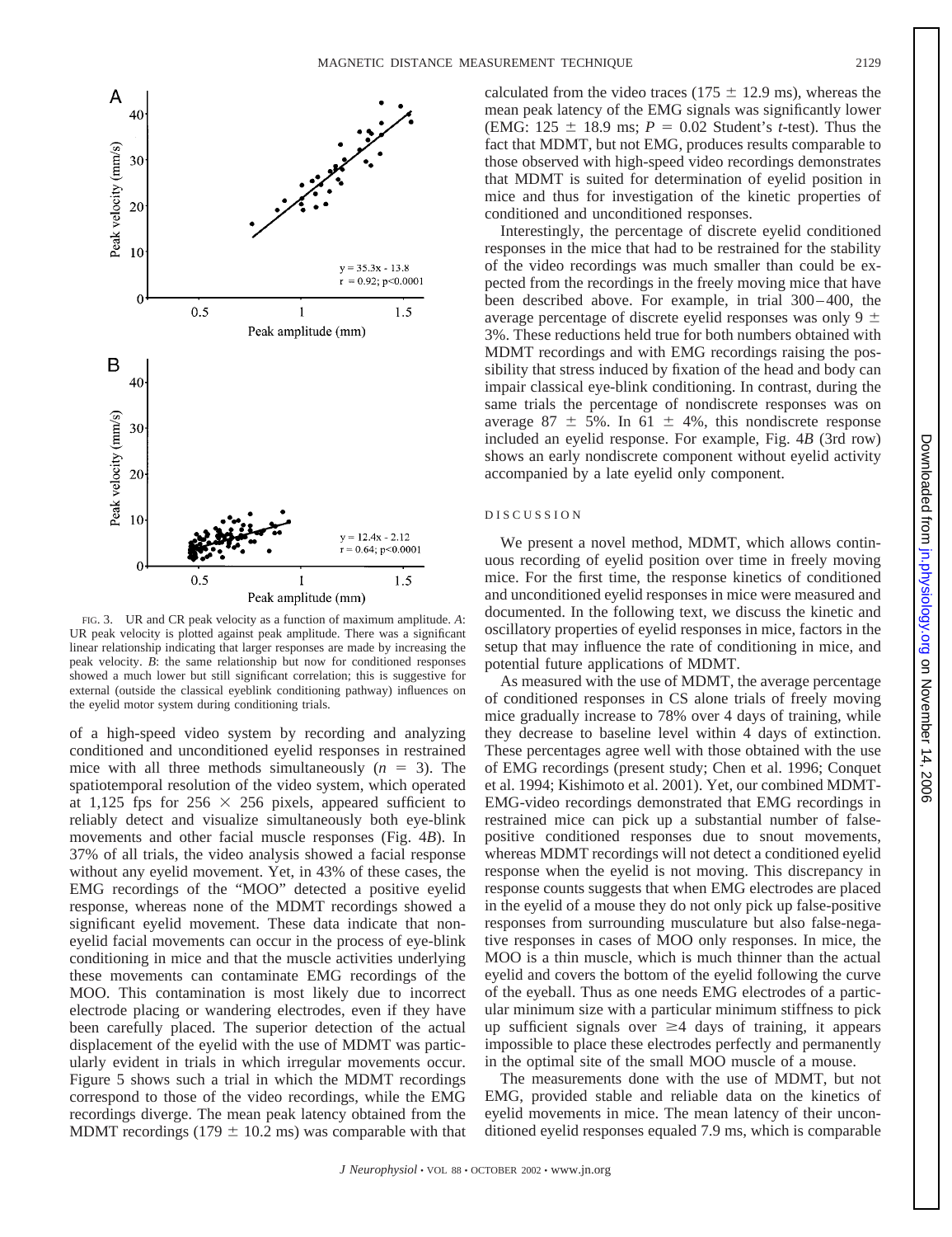

B

First paired trial in naive animal



to values described for rabbit (Quinn et al. 1984) and compatible with a disynaptic pathway mediating the UR (van Ham and Yeo 1996). The mean velocity (28.5 mm/s) and acceleration  $(637 \text{ mm/s}^2)$  that we found for eyelid movements in mice cannot be directly compared with those previously obtained in rabbits, rats and cats (see e.g., Gruart et al. 1994) because we directly recorded changes in distance while our colleagues measured coil rotations. However, the ratio between peak amplitude and peak velocity and the ratio between peak velocity and peak acceleration in mice (1:24 and 1:22) agreed well with the same values that can be obtained from rabbits  $(1:17)$ and 1:18) (Gruart et al. 2000b). In addition, the correlation coefficient of the observed linear relationship between unconditioned response peak amplitude and peak velocity in mice  $(r = 0.92)$  is similar to that in rabbit  $(r = 0.91)$ . Thus as described by Gruart and colleagues (2000b) for eyelid responses in rabbits, larger lid responses in mice may be predominantly achieved by increasing the velocity of the movement. On the other hand, it should be noted that species differences can occur as the ratios mentioned in the preceding text for mice and rabbits diverge from those in cats (1:43 for the ratio between peak amplitude and peak velocity and 1:52 for the ratio between peak velocity and peak acceleration) (Domingo et al. 1997).

FIG. 4. Nondiscrete facial co-contractions displayed by video recordings and confirmed by electromyography (EMG). *A*: the occurrence of nondiscrete facial responses in freely moving mice was quantified by recording EMG activities of both the musculus levator labii superior (MLLS) and musculus orbicularis oculi (MOO) during conditioning. *Left*: that the averaged percentage of the conditioned responses of the MLLS increased to 36% over 4 consecutive days of training (T-1 to T-4), while that of the MOO increased to a normal level of 75%. The percentage of conditioned responses recorded on the MOO electrodes could be reduced to baseline levels following 4 days of extinction, while that of the MLLS showed only a minor reduction. *Right*: the mean size of the CR of the MOO responses increased consistently over consecutive days of training, whereas those of the MLLS diminished to minimal levels on *day 4.* Thus the musculature of the snout of a freely moving mouse does show conditioning behavior with the use of an electrical shock at the eye corner as the US, but the amplitudes of its conditioned responses diminish over time. *B*: differential video frame analyses during the training confirmed that during the training process co-contractions start to occur in the facial musculature of the snout (blue arrows) indicating that aspecific responses can occur that can contaminate the counts and the response properties of conditioned eyelid responses (red arrows).

The kinetic parameters of conditioned responses in mice depended on the number of the training session. Over the trials, the mean peak latency, amplitude, velocity, and acceleration of the conditioned responses increased to 416  $\pm$  76 ms, 0.77  $\pm$ 0.02 mm,  $7.7 \pm 0.5$  mm/s and  $139 \pm 10$  mm/s<sup>2</sup>, respectively, while mean onset latency of the responses decreased to  $127 \pm$ 6 ms. Peak latency and onset latency were comparable to those found in rabbits (Gruart et al. 2000b). Using an ISI of 250 ms, the onset latency of well-trained rabbits equaled  $\sim$ 130 ms, and the peak latency of their conditioned responses also occurred somewhat after the ISI. The conditioned responses in mice also resembled those in cats and rabbits in that the larger conditioned responses were generated by changing the amplitude and/or number of waves (Domingo et al. 1997; Gruart et al. 2000a,b). Moreover, the differences between the conditioned and unconditioned responses of mice were similar to those of rabbits and cats (see e.g., Gruart et al. 2000b); for example, the conditioned responses had a slower build-up and smaller maximum amplitude than the unconditioned responses, and the peak velocity of conditioned responses in trained animals was about five times smaller than that of unconditioned responses. Even though the unconditioned and conditioned eyelid responses showed differences in their kinetic properties, they still could be generated using the same common neural oscillator.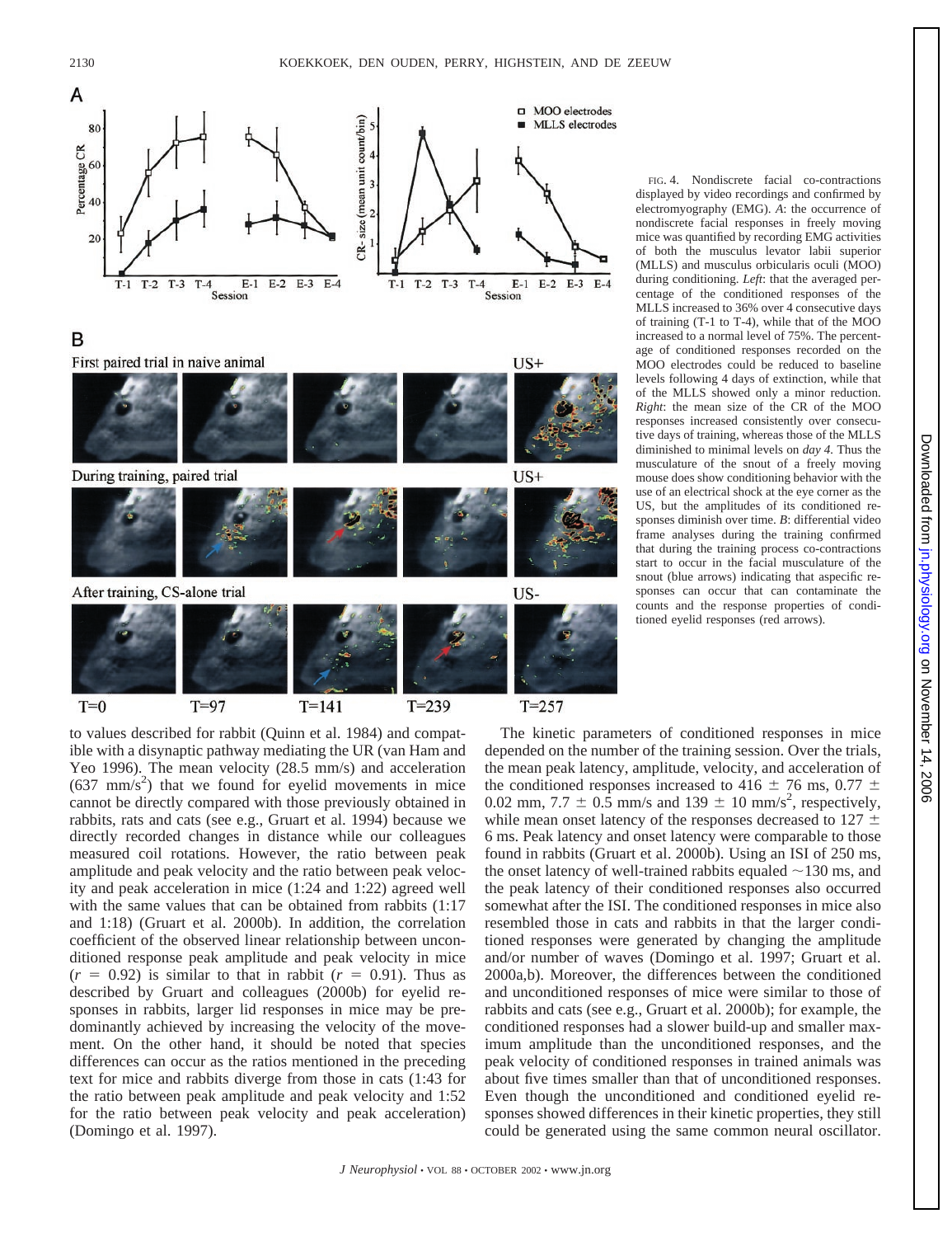

Downloadedfrom [jn.physiology.org](http://jn.physiology.org) on November 14, 2006

2006

Downloaded from jn.physiology.org on November 14,



FIG. 5. High-speed Video evaluation. To evaluate the spatiotemporal accuracy of the MDMT-system and to compare this accuracy with that of the EMG system, all three methods, i.e., high-speed video, MDMT (inductive system) and EMG, were applied simultaneously in the same mice. (*A*) Scheme showing how the three recording methods were implemented around a single eye.  $TC = Transmitter Coil (head-fixed magnetic)$ field generator);  $RC = Receiver Coil. (B)$ Example of three simultaneous recordings with MDMT, high-speed video and EMG during a paired trial (from top to bottom). The MDMT signal closely follows that of the automated video signal in space and time (with regard to both onset and peak latency), while the converted EMG signal shows more variation in its amplitude and precedes the video signal at different latencies (MDMT peak velocity was 206 ms, while EMG peak latency was 89 ms) during the various parts of the trace. Note that the unconditioned response can be monitored successfully with the use of MDMT. Micrographs 1 to 5 in panel on the right correspond to numbers in video trace.

Indeed, both types of responses in mice showed oscillatory components of  $\sim$ 25 Hz that were independent of the number of the training session and the ISI. Interestingly, this preferred frequency for mice is in line with an hypothesis by Gruart and others (2000a,b) that predicts that eyelid movements have an underlying oscillator with a dominant frequency that is related to the weight of the species (Fig. 6). Thus because of the observed differences in response kinetics between unconditioned and conditioned responses, we can conclude that these responses in mice are controlled through different neural pathways, but because both response types showed similar frequency domain properties they are probably generated by a common neural oscillator.

The data presented in the preceding text are relevant because the kinetic and frequency domain properties of eyelid responses may differ between different strains of mice or different types of transgenics. Insight into these differences may for example prevent false claims about cerebellar contributions to associative learning as a particular impairment in eye-blink conditioning could be caused by a performance deficit rather than a deficit that directly and specifically affects motor learning (Steinmetz et al. 1992; Welsh and Harvey 1989). The data provided in the preceding text also indicated that the context of the experimental setup can play a role in the rate of acquisition. For example, the high-speed video recordings showed that restraining the animal impairs the acquisition of discrete eyelid conditioned responses, whereas the total number of responses

are increased. Because stress has been reported to influence classical conditioning, fixation stress may explain why conditioning of a freely moving mouse shows different results (Neufeld and Mintz 2001; Shors et al. 1992). Potentially, fear-related processes are able to influence classical conditioning experiments. At present it is unknown to what extent the eyelid motor system of mice in itself is involved in these fear-related processes. However, such processes may be particularly relevant in mice because the correlation coefficient of the peak amplitude  $-$  peak velocity relation of the conditioned responses was significantly lower in mice than in rabbits (Gruart et al. 2000b). In general, fear related activities may originate from direct excitatory projections from the amygdala to the eyelid motor system (Fanardjian and Manvelyan 1987) and from fear-related hormonal states, which can modulate brainstem-controlled reflexes (Lee and Davis 1997; Shors et al. 2000). Thus one should attempt to avoid potential factors that may influence fear induction during eye-blink-conditioning experiments in mice.

With the use of MDMT recordings in cerebellar mutants, we will now be able to investigate the cellular mechanisms underlying eyelid motor performance and to properly dissect the molecular components of the cerebellar network that are responsible for the control of eye-blink conditioning. Because MDMT allows us to investigate the kinetics continuously over time, we can for example also start to investigate specific cerebellar conditioning hypotheses in which timing mecha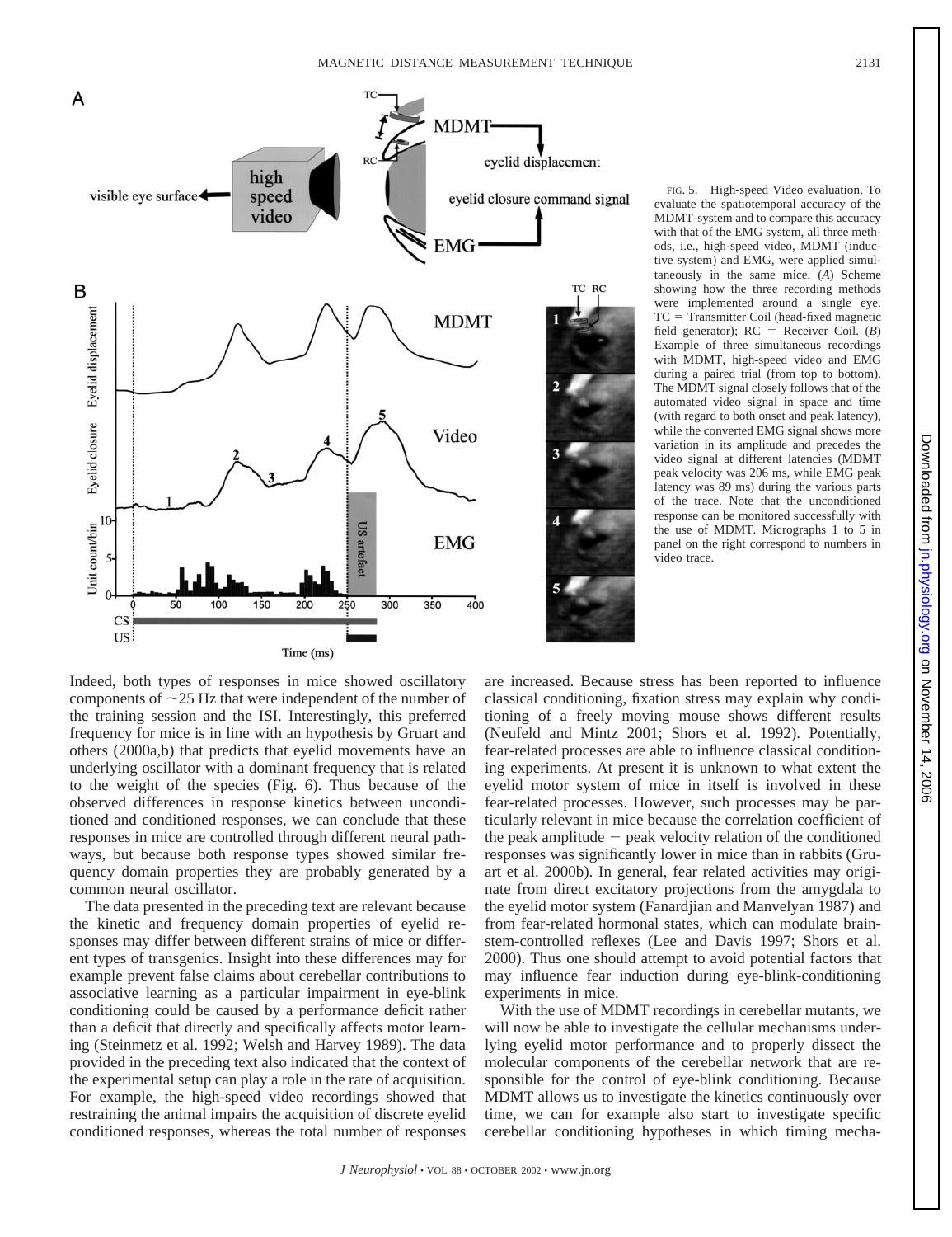6



FIG. 6. Relationship between mean body weight and the dominant frequency of eyelid responses for different species. The dominant frequency of the eyelid motor system of the mouse is depicted ( $\bullet$ ) among that of other species (open symbols) as described by Gruart et al. (2000). The regression line is recalculated and the resulting equation and R-value is shown. The fact that our data did not significantly change the correlation coefficient indicates that it is in line with the hypothesis that there is an underlying oscillator that controls eyelid movement with a frequency that can be correlated with the species mean body weight.

nisms play a dominant role (Mauk and Ruiz 1992; Mauk et al. 2000; Medina and Mauk 2000; Medina et al. 2000; Perrett et al. 1993). In addition, MDMT may provide a new methodological asset to the field of trace conditioning, in which interstimulus intervals and timing also play an important role (Buhusi and Meck 2000; Weiss and Thompson 1991).

We thank E. Dalm and H. vd Burg for technical assistance.

This study was supported by Dutch Organisation for Life Sciences (NWO-ALW), Dutch Organisation for Medical Sciences (NWO-MW), Human Frontier Science Program, National Institutes of Health, and European Community.

#### REFERENCES

- AIBA A, KANO M, CHEN C, STANTON ME, FOX GD, HERRUP K, ZWINGMAN TA, AND TONEGAWA S. Deficient cerebellar long-term depression and impaired motor learning in mglur1 mutant mice. *Cell* 79: 377–388, 1994.
- ARTS T AND RENEMAN RS. Measurement of deformation of canine epicardium in vivo during cardiac cycle. *Am J Physiol Heart Circ Physiol* 239: H432– H437, 1980.
- ATTWELL PJ, RAHMAN S, AND YEO CH. Acquisition of eyeblink conditioning is critically dependent on normal function in cerebellar cortical lobule hvi. *J Neurosci* 21: 5715–5722, 2001.
- BECKER W AND FUCHS AF. Lid-eye coordination during vertical gaze changes in man and monkey. *J Neurophysiol* 60: 1227–1252, 1988.
- BUHUSI CV AND MECK WH. Timing for the absence of a stimulus: the gap paradigm reversed. *J Exp Psychol Anim Behav Process* 26: 305–322, 2000.
- CHEN C, KANO M, ABELIOVICH A, CHEN L, BAO S, KIM JJ, HASHIMOTO K, THOMPSON RF, AND TONEGAWA S. Impaired motor coordination correlates with persistent multiple climbing fiber innervation in pkc gamma mutant mice. *Cell* 83: 1233–1242, 1995.
- CHEN L, BAO S, LOCKARD JM, KIM JK, AND THOMPSON RF. Impaired classical eyeblink conditioning in cerebellar-lesioned and purkinje cell degeneration (pcd) mutant mice. *J Neurosci* 16: 2829–2838, 1996.
- CONQUET F, BASHIR ZI, DAVIES CH, DANIEL H, FERRAGUTI F, BORDI F, FRANZ-BACON K, REGGIANI A, MATARESE V, CONDE F, COLLINGRIDGE GL, AND CREPEL F. Motor deficit and impairment of synaptic plasticity in mice lacking mglur1. *Nature* 372: 237–243, 1994.
- DELGADO-GARCIA JM, EVINGER C, ESCUDERO M, AND BAKER R. Behavior of accessory abducens and abducens motoneurons during eye retraction and rotation in the alert cat. *J Neurophysiol* 64: 413–422, 1990.
- DISTERHOFT JF, KRONFORST-COLLINS M, OH MM, POWER JM, PRESTON AR, AND WEISS C. Cholinergic facilitation of trace eyeblink conditioning in aging rabbits. *Life Sci* 64: 541–548, 1999.
- DOMINGO JA, GRUART A, AND DELGADO-GARCIA JM. Quantal organization of reflex and conditioned eyelid responses. *J Neurophysiol* 78: 2518–2530, 1997.
- EVINGER C, MANNING KA, AND SIBONY PA. Eyelid movements. Mechanisms and normal data. *Invest Ophthalmol Vis Sci* 32: 387–400, 1991.
- FANARDJIAN VV AND MANVELYAN L. R. Mechanisms regulating the activity of facial nucleus motoneurons. III. Synaptic influences from the cerebral cortex and subcortical structures. *Neuroscience* 20: 835–843, 1987.
- GMR TECHNOLOGY SHEET [ONLINE]. NVE Corp. http://www.nve.com/ technical/gmr/gmr.Html [2001, April 15].
- GRUART A, BLAZQUEZ P, AND DELGADO-GARCIA JM. Kinematic analyses of classically conditioned eyelid movements in the cat suggest a brain stem site for motor learning. *Neurosci Lett* 175: 81–84, 1994.
- GRUART A, GUILLAZO-BLANCH G, FERNANDEZ-MAS R, JIMENEZ-DIAZ L, AND DELGADO-GARCIA JM. Cerebellar posterior interpositus nucleus as an enhancer of classically conditioned eyelid responses in alert cats. *J Neurophysiol* 84: 2680–2690, 2000a.
- GRUART A, PASTOR AM, ARMENGOL JA, AND DELGADO-GARCIA JM. Involvement of cerebellar cortex and nuclei in the genesis and control of unconditioned and conditioned eyelid motor responses. *Prog Brain Res* 114: 511– 528, 1997.
- GRUART A, SCHREURS BG, DEL TORO ED, AND DELGADO-GARCIA JM. Kinetic and frequency-domain properties of reflex and conditioned eyelid responses in the rabbit. *J Neurophysiol* 83: 836–852, 2000b.
- HAMIEL SR, BLEICHER JN, TUBACH MR, AND CRONAN JC. Evaluation of the hall-effect sensor for determination of eyelid closure in vivo. *Otolaryngol Head Neck Surg* 113: 88–91, 1995.
- HESSLOW G AND YEO C. Cerebellum and learning: a complex problem. *Science* 280: 1817–1819, 1998.
- KIM JJ AND THOMPSON RF. Cerebellar circuits and synaptic mechanisms involved in classical eyeblink conditioning. *Trends Neurosci* 20: 177–181, 1997.
- KISHIMOTO Y, KAWAHARA S, FUJIMICHI R, MORI H, MISHINA M, AND KIRINO Y. Impairment of eyeblink conditioning in glurdelta2-mutant mice depends on the temporal overlap between conditioned and unconditioned stimuli. *Eur J Neurosci* 14: 1515–1521, 2001.
- KORHONEN T. Three-dimensional hall effect accelerometer for recording head movements of freely moving laboratory animals. *Physiol Behav* 49: 651– 652, 1991.
- LEE Y AND DAVIS M. Role of the hippocampus, the bed nucleus of the stria terminalis, and the amygdala in the excitatory effect of corticotropin-releasing hormone on the acoustic startle reflex. *J Neurosci* 17: 6434–6446, 1997.
- MAUK MD, MEDINA JF, NORES WL, AND OHYAMA T. Cerebellar function: coordination, learning or timing? *Curr Biol* 10: R522–525, 2000.
- MAUK MD AND RUIZ BP. Learning-dependent timing of pavlovian eyelid responses: differential conditioning using multiple interstimulus intervals. *Behav Neurosci* 106: 666–681, 1992.
- MCCORMICK DA AND THOMPSON RF. CEREBELLUM. Essential involvement in the classically conditioned eyelid response. *Science* 223: 296–299, 1984.
- MEDINA JF, GARCIA KS, NORES WL, TAYLOR NM, AND MAUK MD. Timing mechanisms in the cerebellum: testing predictions of a large-scale computer simulation. *J Neurosci* 20: 5516–5525, 2000.
- MEDINA JF AND MAUK MD. Computer simulation of cerebellar information processing. *Nat Neurosci* 3 *Suppl*: 1205–1211, 2000.
- NEUFELD M AND MINTZ M. Involvement of the amygdala in classical conditioning of eyeblink response in the rat. *Brain Res* 889: 112–117, 2001.
- PERRETT SP, RUIZ BP, AND MAUK MD. Cerebellar cortex lesions disrupt learning-dependent timing of conditioned eyelid responses. *J Neurosci* 13: 1708–1718, 1993.
- PHILLIPS RG AND LEDOUX JE. Differential contribution of amygdala and hippocampus to cued and contextual fear conditioning. *Behav Neurosci* 106: 274–285, 1992.